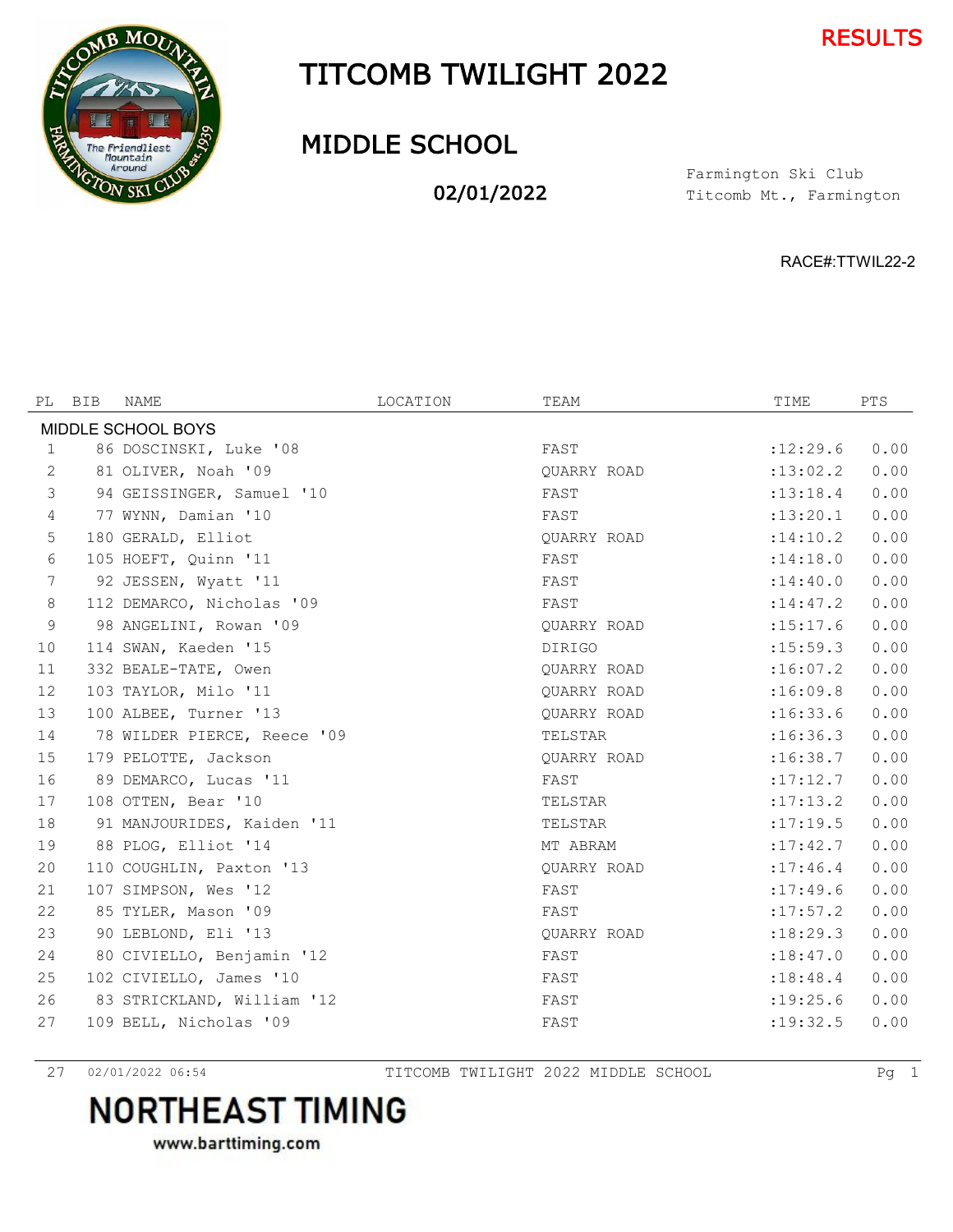| PL                 | BIB | NAME                        | LOCATION | TEAM        | TIME       | PTS  |  |
|--------------------|-----|-----------------------------|----------|-------------|------------|------|--|
| MIDDLE SCHOOL BOYS |     |                             |          |             |            |      |  |
| 28                 |     | 115 THURSTON, Stetson '15   |          | DIRIGO      | :19:58.5   | 0.00 |  |
| 29                 |     | 99 WITHERS, Joaquin '09     |          | QUARRY ROAD | : 20:03.4  | 0.00 |  |
| 30                 |     | 93 VAN TASSEL, Michael '11  |          | WINTHROP    | : 20:05.2  | 0.00 |  |
| 31                 |     | 96 DEGRUTTOLA, Davon '10    |          | TELSTAR     | : 20: 35.7 | 0.00 |  |
| 32                 |     | 101 WITHERS, Sam '09        |          | QUARRY ROAD | : 21: 51.7 | 0.00 |  |
| 33                 |     | 82 DENTICO, Tucker '13      |          | MT ABRAM    | : 21: 55.5 | 0.00 |  |
| 34                 |     | 176 MORRIS, William '15     |          | DIRIGO      | : 22: 55.9 | 0.00 |  |
| 35                 |     | 111 ST. GERMAIN, Samuel '10 |          | WINTHROP    | : 24:53.1  | 0.00 |  |
| 36                 |     | 106 STEVENS, Ian '10        |          | WINTHROP    | :26:06.0   | 0.00 |  |
| 37                 |     | 116 CHAPMAN, Vincent '15    |          | DIRIGO      | :26:31.4   | 0.00 |  |
| 38                 |     | 113 WEBSTER, Zach '14       |          | DIRIGO      | :26:49.7   | 0.00 |  |
| 39                 |     | 79 STINSON, Simon '11       |          | FAST        | : 27:14.1  | 0.00 |  |
| 40                 |     | 104 PLOG, Emerson '15       |          | MT ABRAM    | :30:26.1   | 0.00 |  |
|                    | 40  |                             |          |             |            |      |  |
|                    |     | MIDDLE SCHOOL GIRLS         |          |             |            |      |  |
| 1                  |     | 58 RAYMOND, Mallory '10     |          | TELSTAR     | : 13: 39.5 | 0.00 |  |
| 2                  |     | 68 BURNES, Evelyn '09       |          | QUARRY ROAD | : 14:04.8  | 0.00 |  |
| 3                  |     | 66 SMITH, Lillian '10       |          | TELSTAR     | : 15: 10.2 | 0.00 |  |
| 4                  |     | 67 MACLEAY, Adelle '09      |          | QUARRY ROAD | : 15: 46.6 | 0.00 |  |
| $\mathsf S$        |     | 48 ZEIMETZ, Hannah '10      |          | QUARRY ROAD | :16:03.1   | 0.00 |  |
| $6\,$              |     | 60 OLMSTEAD, Harper '10     |          | QUARRY ROAD | :16:15.1   | 0.00 |  |
| 7                  |     | 43 PATTERSON, Molly         |          | FAST        | :16:29.8   | 0.00 |  |
| $\,8\,$            |     | 75 BADGETTY, Zoe            |          | QUARRY ROAD | :17:00.6   | 0.00 |  |
| 9                  |     | 42 STRICKLAND, Elizabet '09 |          | FAST        | :17:24.8   | 0.00 |  |
| 10                 |     | 65 DENTICO, Elllie '11      |          | MT ABRAM    | :17:29.2   | 0.00 |  |
| 11                 |     | 59 GUNTER, Andrea '11       |          | QUARRY ROAD | :17:52.1   | 0.00 |  |
| $12 \overline{ }$  |     | 64 MASTERMAN, Sare '11      |          | MT ABRAM    | : 17:56.3  | 0.00 |  |
| 13                 |     | 52 SIMPSON, Scout '11       |          | FAST        | :18:00.9   | 0.00 |  |
| 14                 |     | 44 PRINCE, Amelia '10       |          | MT ABRAM    | :18:21.9   | 0.00 |  |
| 15                 |     | 57 CUNDICK, Daniela '09     |          | FAST        | :19:06.0   | 0.00 |  |
| 16                 |     | 62 STINSON, Eliza '09       |          | FAST        | : 19: 46.9 | 0.00 |  |
| 17                 |     | 55 NORTON, Sage '11         |          | MT ABRAM    | : 19: 55.7 | 0.00 |  |
| 18                 |     | 41 SMITH, Tobe (tess) '10   |          | TELSTAR     | : 20: 24.2 | 0.00 |  |
| 19                 |     | 63 BARSTOW, Rosie '09       |          | TELSTAR     | : 21: 30.2 | 0.00 |  |
| 20                 |     | 46 ANGELINI, Juniper '13    |          | QUARRY ROAD | : 21: 35.2 | 0.00 |  |
| 21                 |     | 69 ROBINSON, Charlotte '12  |          | FAST        | : 22:36.9  | 0.00 |  |
| 22                 |     | 49 DECATO, Isla '10         |          | TELSTAR     | : 23:02.4  | 0.00 |  |
| 23                 |     | 45 SCANLON, Cody-ann '10    |          | TELSTAR     | : 23:14.5  | 0.00 |  |
| 24                 |     | 71 SCOTT, Kaitlynn '14      |          | DIRIGO      | : 26:04.9  | 0.00 |  |
| 25                 |     | 73 BORDEAU, Zoey '16        |          | DIRIGO      | : 27: 43.4 | 0.00 |  |
| 26                 |     | 72 RIDLEY, Grace '15        |          | DIRIGO      | : 27:48.0  | 0.00 |  |
| 27                 |     | 54 PALO, Kati '11           |          | MT ABRAM    | : 27:57.8  | 0.00 |  |
| 28                 |     | 56 RODERICK, Annalise '11   |          | MARANACOOK  | :30:39.6   | 0.00 |  |
|                    |     |                             |          |             |            |      |  |

02/01/2022 06:54 TITCOMB TWILIGHT 2022 MIDDLE SCHOOL Pg 2

## **NORTHEAST TIMING**

www.barttiming.com